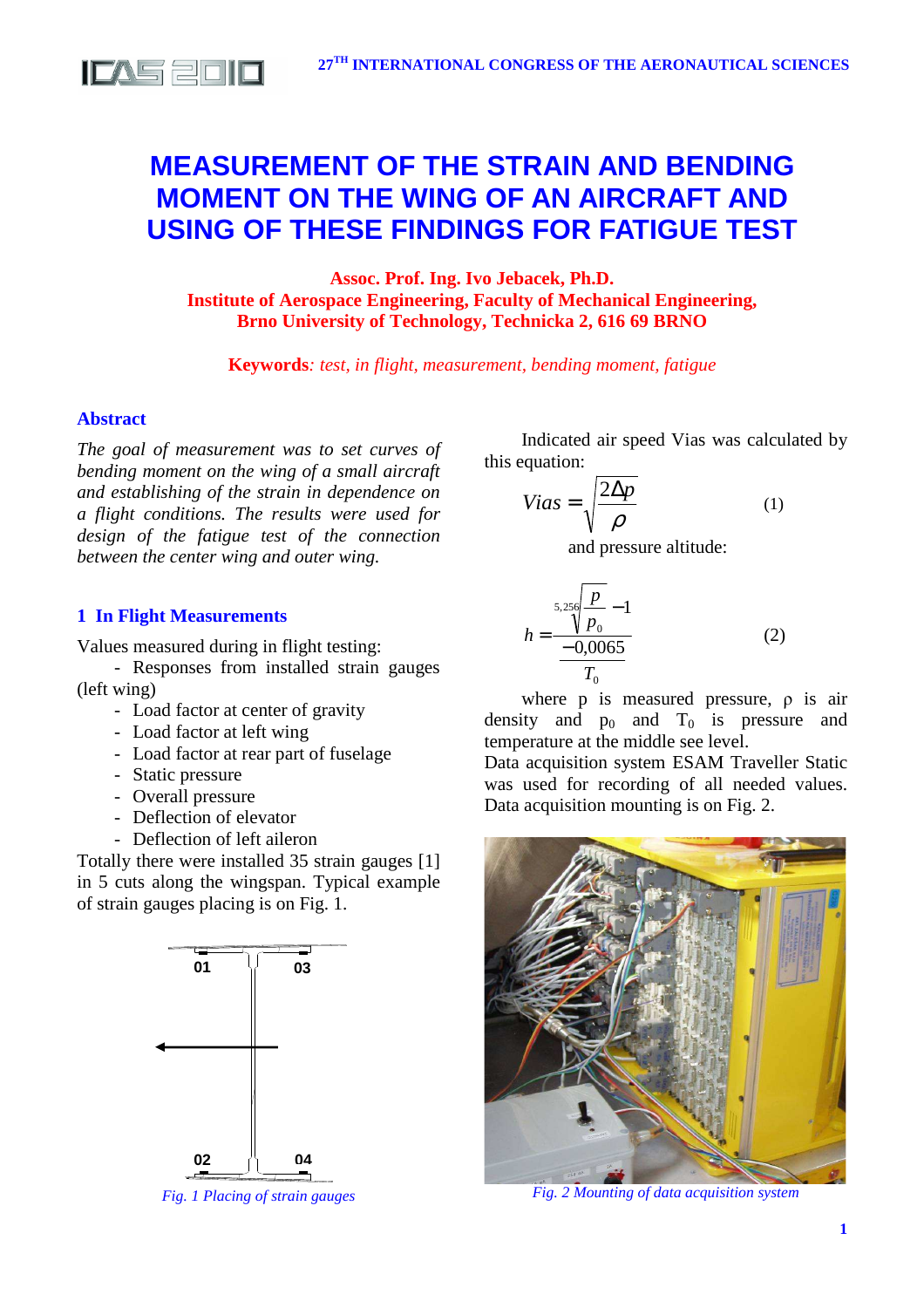## **1.1 Calibration of Strain Gauges**

Definition of a relation between forces (moments) effecting the wing and responses from strain gauges was needed for our purposes. It was done by loading of collets placed on the wing in two cuts (see Fig. 3).



*Fig. 3 Positions of applied calibration loads* 

The loading from 196,1N up to 1569N (at 196,1N) was applied on cut no. 9 in all four points I., II., III. and IV. along chord of the wing. Similar calibrations forces were applied on cut no. 11 up to 785N. Total number of calibration loads was 80.

## **1.2 Calculating of Calibration Coefficients**

The strain gauges were installed by the producer to the positions, where there is no possibility to determine all components of loading. For this reason the calibration was done for bending moment and shear force only.



*Fig. 4 Shear stress in wing structure* 

On Fig. 4 there is a shear stress in the wing structure. If we take shear flow  $q_{T1}$  a  $q_{T2}$  as a result forces  $T_1$  a  $T_2$  divided by an effective height of spars, then we can write for total shear flow in the webs:

$$
q_{v1} = q_{k1} + q_{k2} + q_{T1} \tag{3}
$$

and

$$
q_{v2} = q_{k2} + q_{T2} \tag{4}
$$

Strain gauges were installed on the webs of spars and it is clear that the shear flow *qk1* and *qk2* are affecting some total accuracy of measurement, because they are not in continual proportion with overall loading of wing. Relation between response *m* of strain gauge and overall loading of structure is done by equation [3]:  $\overline{11}$  $\mathbf{u}$ 

$$
\begin{vmatrix} T \\ Mo \\ Mk \end{vmatrix} = \begin{vmatrix} b_{11} & b_{12} & \dots & b_{1j} \\ b_{21} & b_{22} & \dots & b_{2j} \\ b_{31} & b_{32} & \dots & b_{3j} \end{vmatrix} * \begin{vmatrix} m_1 \\ m_2 \\ \dots \\ m_j \end{vmatrix} (5)
$$

In our case we do not study a torque moment (wrong placement of strain gauges), but we are looking for the shearing force and bending moment.

And now it is possible to deduce an equation for calculating wanted coefficients *b*:

$$
\left\| \mathbf{b}_{ij} \right\| = \left\| \left\| \mathbf{m}_{nj} \right\|^T * \left\| \mathbf{m}_{nj} \right\| \right\|^{-1} * \left\| \mathbf{m}_{nj} \right\|^T * \left\| \mathbf{T}_n \right\| \right\| (6)
$$

where *n* is loading of calibration force  $T_n$ <sup> $\hat{i}$ </sup> and this force is applied at *n* places of structure

And probable error of estimate of shear values gives this equation:

$$
P.E.(T) = 0.6745 \cdot \sqrt{\frac{\sum \in \mathcal{C}_V}{n - (q + 1)}}\tag{7}
$$

where

*n* number of loads applied

*q* number of terms in calibration equation  $\sum \epsilon_{\scriptscriptstyle V}^{\scriptscriptstyle 2}$  $\frac{2}{v}$  sum of squares of the residuals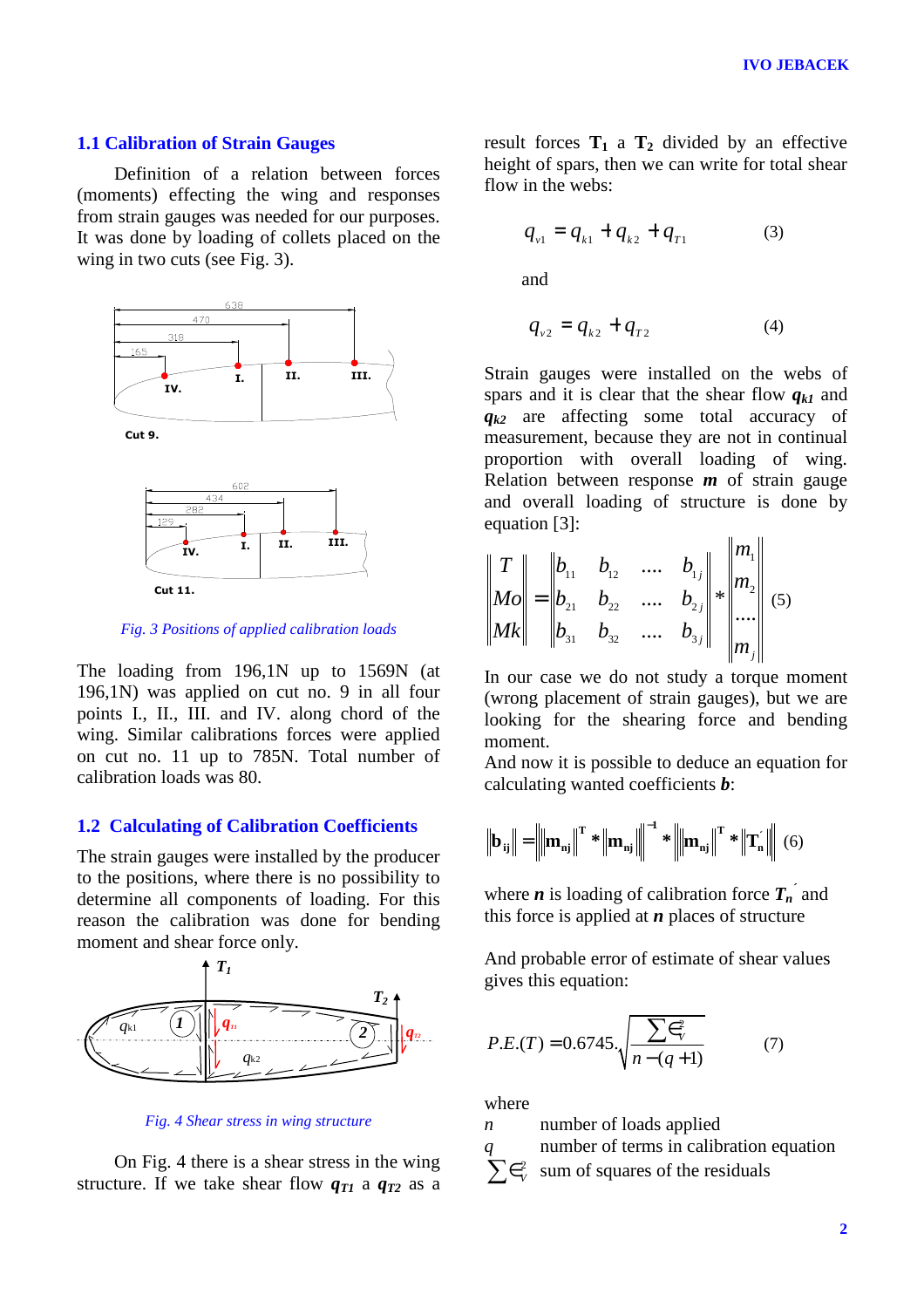#### **MEASUREMENT OF THE STRAIN AND BENDING MOMENT ON THE WING OF AN AIRCRAFT AND USING OF THESE FINDINGS FOR FATIGUE TEST**

which may be calculated from the relationship:

$$
\sum \epsilon_{\rm v}^2 = \sum (T_n)^2 - \left\| \mathbf{b}_{ij} \right\|^* \left\| \mathbf{m}_{\mathbf{n}j} \right\|^T * \left\| \mathbf{T}_n \right\| \tag{8}
$$

We can use the similar relationships for calculating of calibration coefficients of bending moment and their probable error of estimate.

Only suitable placed strain gauges were used in all cuts and these were summarized. Next the bending moment was calculated and calibration coefficients were determined from applied calibration force:

| Cut       | C3       | R <sub>3</sub> | R <sub>5</sub>               | R7 | R8 |
|-----------|----------|----------------|------------------------------|----|----|
| Coeff. Mo |          |                | 18,73 22,98 16,08 13,29 5,08 |    |    |
| Coeff. T  | $-18.02$ |                |                              |    |    |

*Tab. 1 Calibration coefficients in each cut along wingspan* 

Probable error of estimate of shearing force and bending moment are in Table 2.

|                                                                                          | C <sub>3</sub> | R <sub>3</sub> | R <sub>5</sub> | R7 | R8 |
|------------------------------------------------------------------------------------------|----------------|----------------|----------------|----|----|
| <b>P.E.</b> (bmo)= $\begin{bmatrix} 0.103 & 0.135 & 0.100 & 0.108 & 0.071 \end{bmatrix}$ |                |                |                |    |    |
| $P.E.(bT)=$                                                                              | 0.221          |                |                |    |    |

### *Tab. 2 Probable error of estimate of shearing force and bending moment*

Now we can write equations in each cut for calculating of shearing force and bending moment with appropriated probable errors:

$$
T = (-18, 02 \pm 0, 22)(m_{11C3} + m_{12C3}) \tag{9}
$$
  

$$
M_{OC3} = (18, 73 \pm 0, 10)m_{C3} \tag{10}
$$

$$
M_{OR3} = (22,98 \pm 0,14)m_{R3} \tag{11}
$$

$$
M_{\text{OR5}} = (16,08 \pm 0,10)m_{\text{RS}} \tag{12}
$$

$$
M_{OR7} = (13, 29 \pm 0, 11) m_{R7}
$$
 (13)

$$
M_{OR8} = (5,08 \pm 0,07)m_{R8} \tag{14}
$$

where *m* is a response from given cut

For bending moments calculating were used calibration coefficients calculated this way.

## **1.2 Measured Data**

Totally there were done 26 in flight measurements with different conditions (different load factor, speed and others) with continuous data recording. Data were recorded with sampling frequency 25 samples per second. Measured data was recorded from internal memory of data acquisition system ESAM Static. From each performed flight there was taken a part of data where the needed values were correct and some mean values were calculated from this part (Fig 5).



*Fig. 5 Fundamentals of choosing measured data (needed load factor 3)* 

Calculated bending moment and shearing force was compared with measured and calculated values. Typical graph of comparison is shown on Fig. 6.



*Fig. 6 Comparison of calculated bending moment with measured bending moment*

This way I confirmed calculating methods using in a company that aircraft produce and methodology of measurement of bending moments too.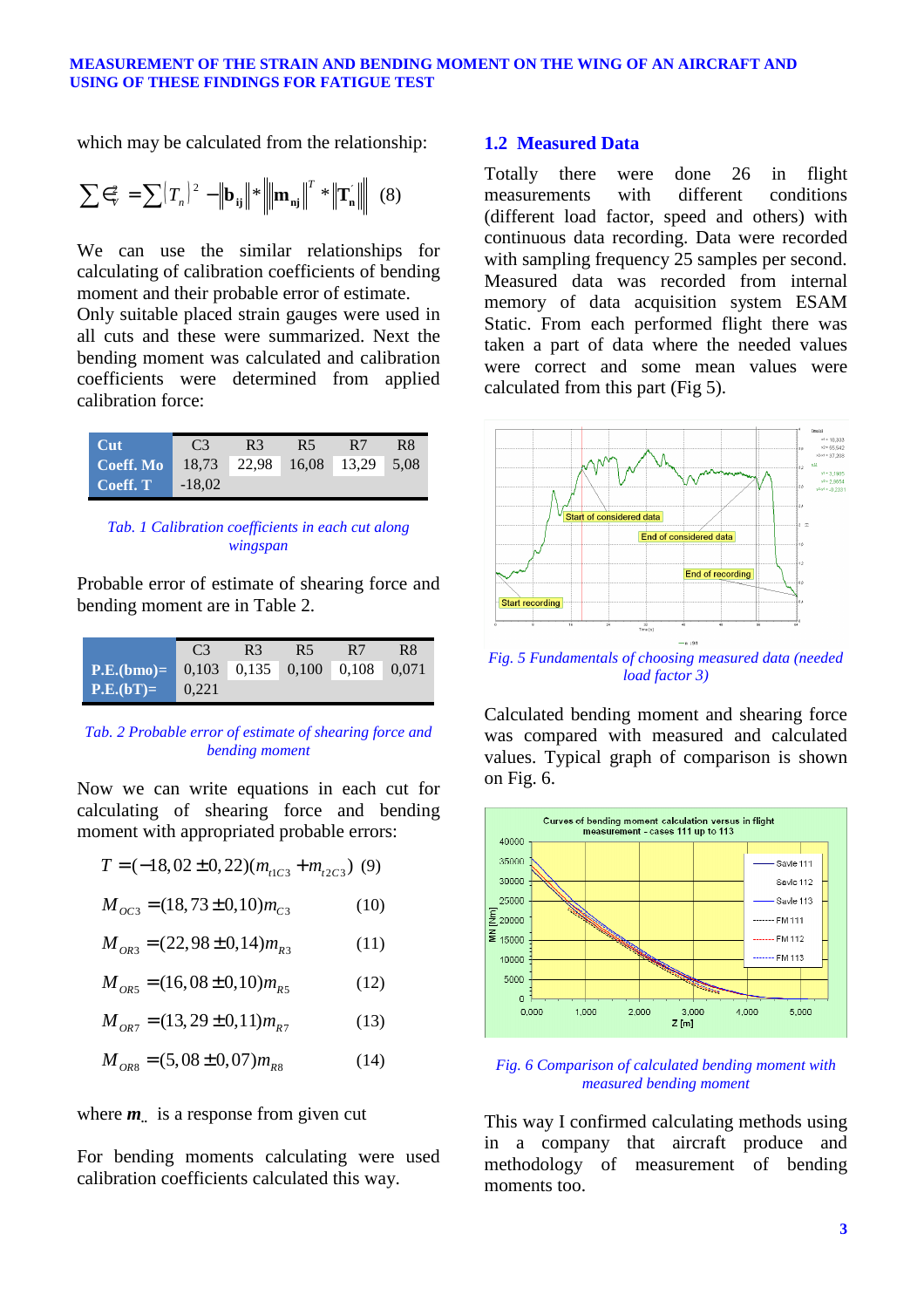## **2 In Flight Strain Measurement**

For the strain measurement there was used totally 15 strain gauges in cuts on the wing and midsection wing. The in flight measurements were done from minimal (-1,52) to maximal (3,8) load factor in different weight configurations. Totally were performed 22 in flight measurements at 4 weight configurations. Typical flight plan is on Fig. 7.



#### *Fig. 7 Typical flight plan*

From this measurement the maximal strain (stress) was established for each cut and then recalculate on load factor  $n = 1$ . In Aircraft Testing Facility at Institute of Aerospace Engineering we realized a static strength tests both the wing and fuselage of the same aircraft as we tested in flight.

This way we get tree sources of strain and stress and we could prepare a fatigue test of connection between the wing and center wing (see Table 3). For this fatigue test there were used only spar from all wing structures. Strain gauges were installed on the same places as on the flying aircraft and then we could easily to set up the fatigue test correctly but during the

tuning the right values of the strain in each cuts we found problems and the five loading forces had to by dramatically changed to get a good values on the strain gauges.

| Cut R3                | In flight<br>meas.<br>[MPa] | <b>Strength</b><br>test meas.<br>[MPa] | <b>Calculating</b><br>[MPa] | For fatig.<br>test<br>[MPa] |
|-----------------------|-----------------------------|----------------------------------------|-----------------------------|-----------------------------|
| <b>Upper</b><br>hinge | $-9,5$                      | $-25.0$                                | $-16,5$                     | $-17,0$                     |
| Lower<br>hinge        | 14,5                        | 20,5                                   | 14,4                        | 15,0                        |

*Tab. 3 Input data for fatigue test (example for cut R3)* 

## **2.1 Fatigue Test**

The test arrangement contains fifth hydraulic actuators for loading that were connecting to the collets. The test arrangement is on Fig. 8. The test specimen contains only main spars of the left, right and center wing. To elude the turning the spars, that spars were blockaded with onedirectional vehicles.



*Fig. 8 Fatigue test arrangement* 

The forces at collets are shown in Table 4 for in flight case.

| $\mathbf{F_{1}}$ | Е,   | F۰, | R.  | $R_{\rm B}$ |
|------------------|------|-----|-----|-------------|
| ĮΝ               | N    | N   | N   |             |
| 1730             | 1730 | 520 | 552 | 550         |

*Tab. 4 Forces at collets*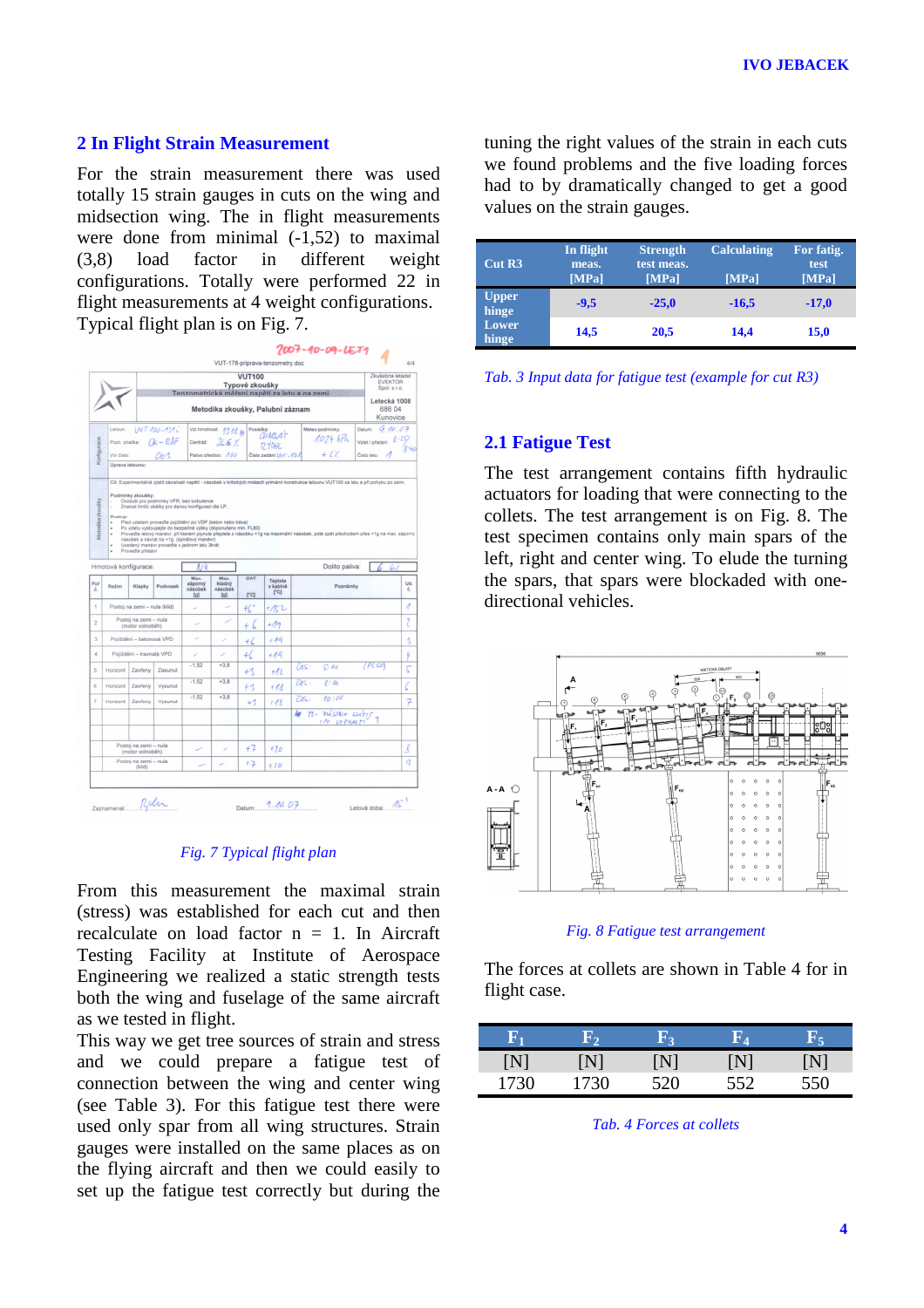# **2.2 Spectrum of Loading and Loading Sequence**

The load sequence was specified as a sequence of type flight by flight with stochastic order of loading levels. The sequence contains 216 flights which represents 144 flight hours if we consider that the average flight takes 40 minute. The main parameters of the test sequence are in Table 5.

| Count of<br>cycles |       | Count of<br>cycles |         |       | cycles           | Count of |
|--------------------|-------|--------------------|---------|-------|------------------|----------|
| guest<br>man.      | total | guest<br>man.      | rolling | total | guest<br>man.    | total    |
| [1]                | [1]   | 1/fl.              | 1/fl.1  | 1/f1. | /FH <sub>1</sub> | /FHI     |
| 5184               | 5400  | 24                 |         | 25    | 36               | 37,5     |

## *Tab. 5 Main parameters of the test sequence*

Spectrum of the gusts and maneuvers for the test were substituted by 11 levels marked I to XI. Total count of cycles was about 750 cycles per flight hour. Needed shortening was done by cutting out of the cycles from the lowermost levels X and XI to get optimal length of the test. A modified spectrum used for the testing is shown on Table 6.

| <b>Loading</b><br><b>level</b> | $n_h$             | $n_{\rm d}$       | <b>Frequency</b> | <b>Cumulative</b><br>frequency |
|--------------------------------|-------------------|-------------------|------------------|--------------------------------|
|                                | $\lceil 1 \rceil$ | $\lceil 1 \rceil$ | [1/sequence]     | [1/sequence]                   |
|                                | 4,500             | $-1,12$           |                  |                                |
| П                              | 4,315             | $-1,02$           |                  | $\mathcal{D}_{\mathcal{L}}$    |
| Ш                              | 3,946             | $-0,83$           | 3                | 5                              |
| IV                             | 3,585             | $-0.64$           | 5                | 10                             |
| V                              | 3,249             | $-0,49$           | 13               | 23                             |
| VI                             | 2,890             | $-0,32$           | 32               | 55                             |
| VII                            | 2,533             | $-0,15$           | 103              | 158                            |
| VIII                           | 2,170             | 0,05              | 446              | 604                            |
| IX                             | 1,812             | 0,27              | 4580             | 5184                           |

*Tab. 6 Spectrum of the gusts and maneuvers* 

Rolling sequence was substituted with stepwise form with eight levels containing 620 cycles per hour (Table 7).

| $\Delta n$ | <b>Frequency</b> | <b>Cumulative</b><br>frequency |
|------------|------------------|--------------------------------|
| $[1]$      | [1/sequence]     | [1/sequence]                   |
| 0,543      |                  |                                |
| 0,508      | 11               | 12                             |
| 0,432      | 123              | 135                            |
| 0,354      | 1089             | 1224                           |
| 0,276      | 6833             | 8057                           |
| 0,198      | 27035            | 35092                          |
| 0,120      | 57236            | 92328                          |
| 0.042      | 41592            | 133920                         |

## *Tab. 7 Rolling spectrum*

There were planed an inspection during the testing. All inspections were done by direct visual method only.

After all  $30<sup>th</sup>$  finished loading sequence was strain measurement done with step of 0,25g up to  $+3g$  and  $-1g$ .

The fatigue test is continuously running from April 2009 up to these days (June 2010) and during the inspection we found a three fatigue cracks. Now we are watching the speed of the propagation of the cracks.

# **3 Conclusion**

If we look at the test setup (Fig. 8 and 9) we can see that the test takes a very small space in a testing laboratory but needed preparations (vehicles and collets) are too much.



*Fig. 9 Real test arrangement* 

In the Table 8 there are advantages and disadvantages of this type of test. Between other possibilities of the test arrangement is only using complete structure of the center wing and outer wings.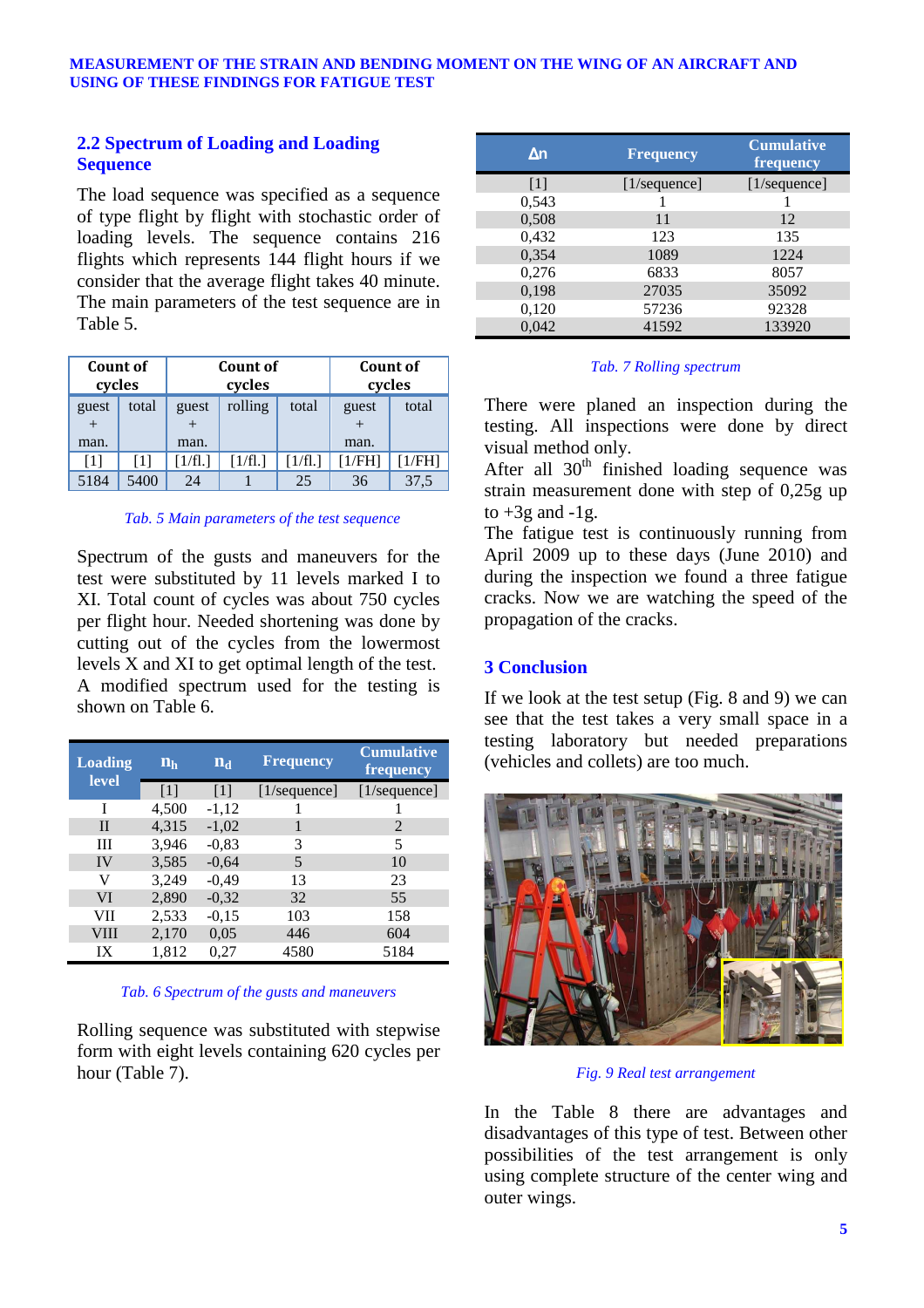|                                                      | <b>Advantages</b>                                      | <b>Disadvantages</b>                                                         |
|------------------------------------------------------|--------------------------------------------------------|------------------------------------------------------------------------------|
| <b>Only the</b><br>center spar<br>with wing<br>spars | a little needed<br>space in a<br>testing<br>laboratory | many<br>preparations<br>(vehicles) for<br>the test                           |
|                                                      | easy inspection                                        | not the best<br>system of<br>loading                                         |
|                                                      | lower price for<br>the specimen                        | necessity to<br>tune the test on<br>the right strain                         |
| <b>Whole</b><br>structure<br>of the wing             | hetter<br>conformity<br>with real<br>structure         | higher price for<br>the specimen                                             |
|                                                      | easy loading<br>of all loads<br>component              | problem with<br>substitution of<br>the fuselage<br>(stiffness and<br>others) |
|                                                      | lower number<br>of the test<br>preparations            | poor inspection<br>possibilities                                             |

*Tab. 8 Advantages and disadvantages of the testing procedure* 

Process of the fatigue testing of the wing of a small fourth seats aircraft or any similar is shown on Fig. 10. This proposed procedure is suitable as a complete (static and fatigue) certification tests under the civil aircraft authority. It depends on the money placed for the testing but some parts should be omitted. For example the validation of the calculation methods it is not necessary to do it.



*Fig. 10 Process of the fatigue testing of the wing*